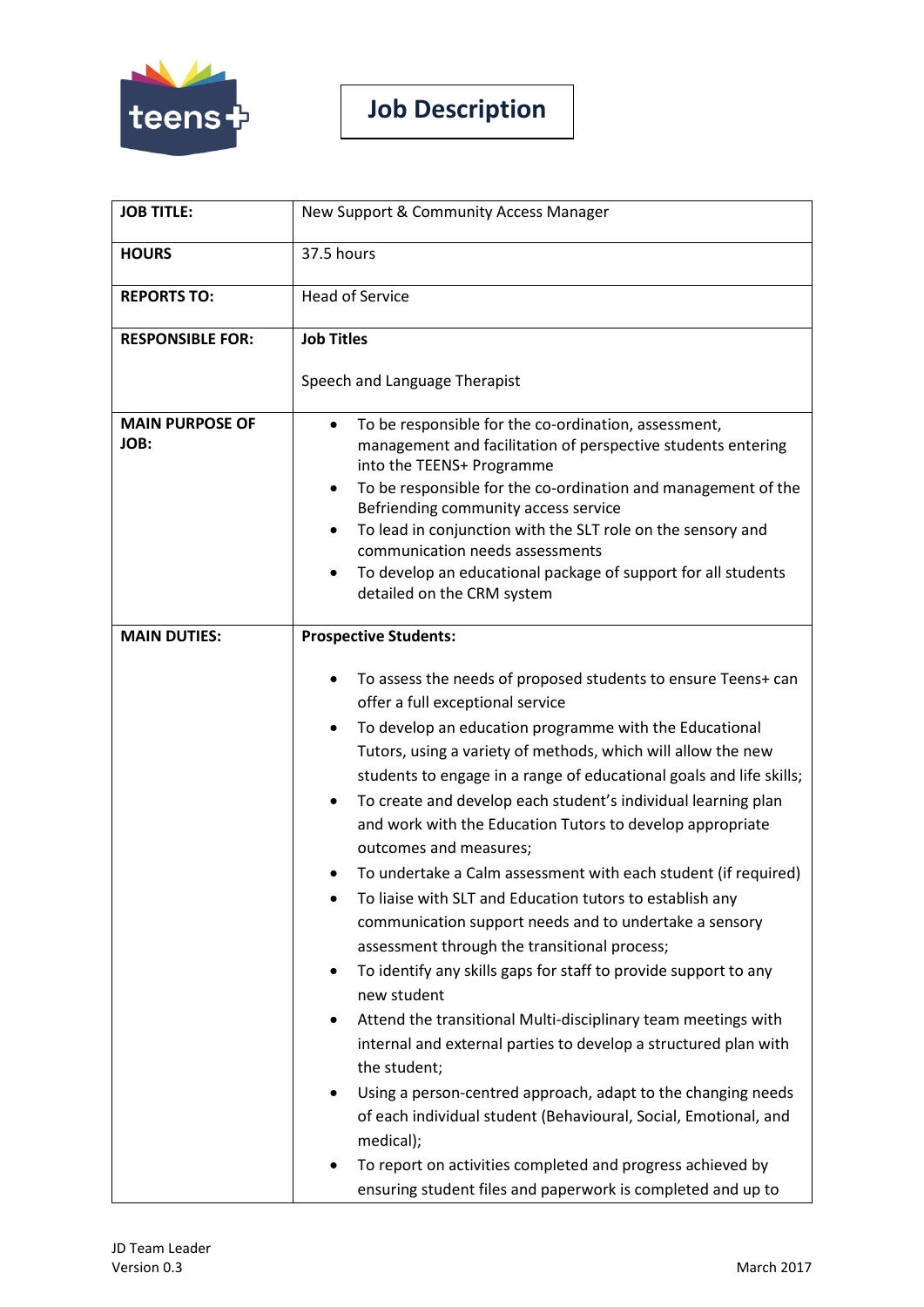| date through the assessment process ready to be handed over<br>to the Team Leaders and centre staff     |
|---------------------------------------------------------------------------------------------------------|
| To support students through the transition process and lead on<br>$\bullet$                             |
| the review process when transferring out of the transitional                                            |
| service.                                                                                                |
| To engage with the MDT team with input required for a<br>٠                                              |
| successful and robust transition                                                                        |
| To manage communication with prospective students on the<br>٠                                           |
| Teens+ waiting list                                                                                     |
| <b>Community Access - Befriending Service:</b>                                                          |
| To establish the need for the Community access befriending<br>service                                   |
| To map out localities for the Community access service to be<br>operational                             |
| To agree the on-going objectives of the Community access<br>service                                     |
| To promote the Community access service to local authorities,<br>$\bullet$<br>parents and third parties |
| To build up and retain a staff pool to offer the service<br>٠                                           |
| To engage with employees, volunteer networks to establish<br>$\bullet$                                  |
| links with appropriate services                                                                         |
| To engage with back to work schemes and evaluate if the<br>٠                                            |
| Community access service would support people back into the                                             |
| sector and back to work<br>To work with funders, Head of Service and Finance Manager to<br>٠            |
| establish a plan for remaining sustainable and cost effective                                           |
| To develop and work in-conjunction with the Team Leaders &<br>$\bullet$                                 |
| Education Tutors on measurable outcomes for the Community                                               |
| access service                                                                                          |
| <b>Relationships with Stakeholders:</b>                                                                 |
| To liaise with external organisations, families, Local Authorities                                      |
| to establish a relationship to build the reputation of Teens+ &                                         |
| Befriending community services                                                                          |
| To provide support and maintain good working relationships<br>٠                                         |
| with students and their families; and                                                                   |
| To foster and maintain good working relationships with<br>٠                                             |
| specialist support agencies and services through the transition<br>process.                             |
| To agree with Head of Service and Finance Manager the cost of                                           |
| support for every potential student from the tiered costing                                             |
| structure                                                                                               |
| To liaise with Local Authorities to establish the contracts of                                          |
| support prior to support commencing                                                                     |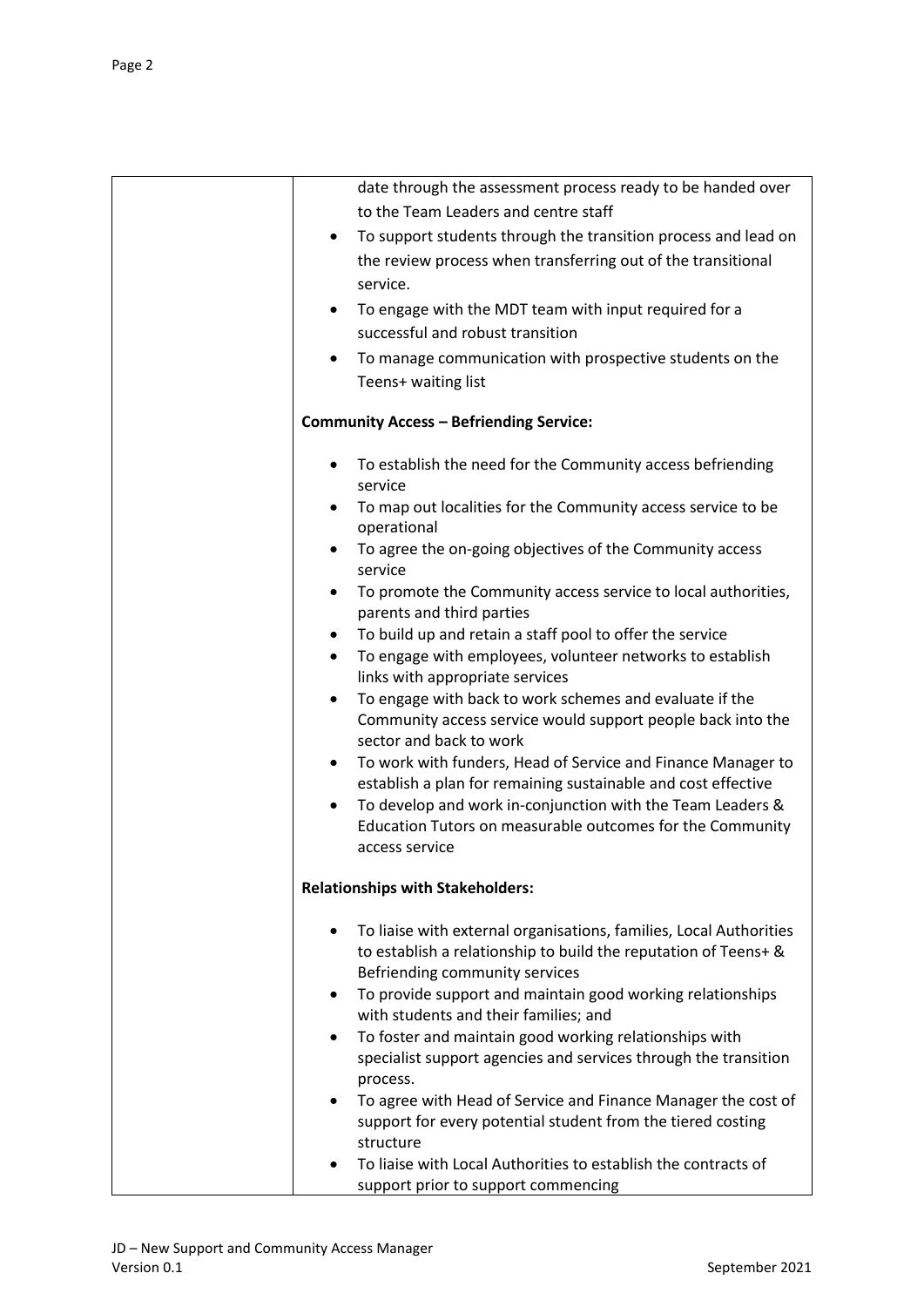| To provide accurate reporting on each step of the transition &<br>٠<br>befriending community service process as requested<br>To lead and take part in any PR opportunities for Teens+ and<br>$\bullet$<br>the growth of the organisation<br>To participate in the reporting to funders for any grant-based<br>information made accessible to the transitional or befriending<br>community-based services                                                                                                                                                                                                                                                                                                                                                                                                                                                                                                                                                                             |
|--------------------------------------------------------------------------------------------------------------------------------------------------------------------------------------------------------------------------------------------------------------------------------------------------------------------------------------------------------------------------------------------------------------------------------------------------------------------------------------------------------------------------------------------------------------------------------------------------------------------------------------------------------------------------------------------------------------------------------------------------------------------------------------------------------------------------------------------------------------------------------------------------------------------------------------------------------------------------------------|
| <b>Management of Staff:</b>                                                                                                                                                                                                                                                                                                                                                                                                                                                                                                                                                                                                                                                                                                                                                                                                                                                                                                                                                          |
| To work in conjunction with the MDT & SMT team within<br>Teens+<br>To provide line management, support and supervision to the<br>٠<br>SLT post holder<br>To directly link with staff through the process of transitioning a<br>$\bullet$<br>student into either of the Teens+ centres or when accessing the<br>Befriending community service<br>To ensure SLT staff receive adequate training on Health and<br>$\bullet$<br>Safety and Sleep Scotland/TEENS+ policies and procedures;<br>To ensure staff team members are adequately trained in the<br>٠<br>management of challenging behaviour, CALM intervention<br>techniques when this is identified through the assessment /<br>transition process;<br>To implement Sleep Scotland HR policies and procedures;<br>٠<br>To monitor sickness, attendance and holidays in partnership<br>with HR<br>To facilitate and feed into team meetings every $4 - 6$ weeks<br>(minimum) with the MDT.<br><b>Financial Responsibilities:</b> |
| To ensure that accurate financial records are maintained<br>To operate within financial constraints<br>To work with the Finance Manager and Head of Service to agree<br>and sign off each student's funding and contract of support<br>To liaise with Local Authorities, Parents and others to ensure we<br>٠<br>are contracted appropriately for the support requested<br>To provide timely information to finance for the purpose of<br>٠<br>invoicing<br>To work within an allocated budget<br>To identify any areas of over or underspend and prepare a<br>$\bullet$<br>recovery plan if required / requested<br>To ensure the Community Access service is cost effective and<br>sustainable<br>To provide timely reports on the successes, risks, financial<br>٠<br>performance and growth of the Community access service                                                                                                                                                      |